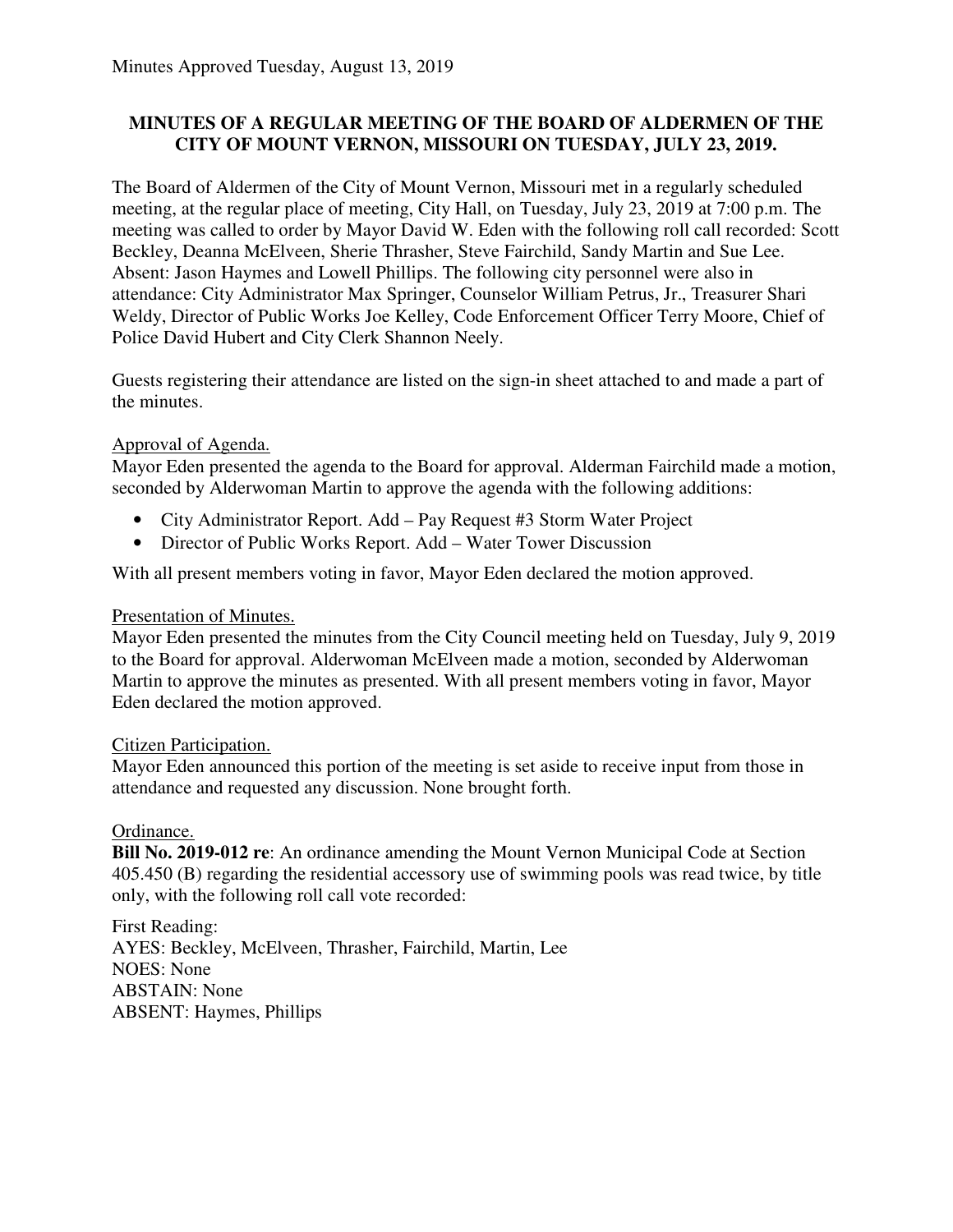Second Reading: AYES: Beckley, McElveen, Thrasher, Fairchild, Martin, Lee NOES: None ABSTAIN: None ABSENT: Haymes, Phillips

Bill No. 2019-012 was declared passed and sent to the Mayor for signature. Bill No. 2019-012 thus became Ordinance Number 2.195.

## Department Reports.

### City Administrator.

Springer held discussion on the following items:

- Sales Tax. Springer presented the Sales Tax revenue report to the Board and held discussion.
- Pay Request #2 Main Street Project. Springer requested approval to pay \$2,502.44 for engineering services. Springer noted MoDot will reimburse the city for \$2,001.95. Discussion was held. Alderman Fairchild made a motion, seconded by Alderman Beckley to approve Pay Request #2 as presented. With all present members voting in favor, Mayor Eden declared the motion approved.
- Pay Request #3 Sewer Maintenance Project. Springer requested approval to pay \$22,586.74 for items completed in the maintenance rehab project. Discussion was held. Alderwoman Lee made a motion, seconded by Alderwoman McElveen to approve Pay Request #3 as presented. With all present members voting in favor, Mayor Eden declared the motion approved.
- Pay Request  $#6 109$  N. Hickory Street. Springer requested approval to pay \$107,660.59 for work completed to date on City Hall renovation. Discussion was held. Alderman Fairchild made a motion, seconded by Alderwoman Lee to approve Pay Request #6 as presented. With all present members voting in favor, Mayor Eden declared the motion approved.
- City Hall Signage. Springer presented options for signage at 109 N. Hickory Street facility. Discussion was held. Board members asked to have plans brought back to include larger letters, logo and more color. Mayor Eden declared it was a consensus of the Board to have additional plans to choose from.
- Roof Repairs at 600 N. Main St. Springer requested approval to pay \$156,706.76 for roof repairs at the facility. Discussion was held. Alderwoman Lee made a motion, seconded by Alderman Beckley to proceed with payment as requested. With all present members voting in favor, Mayor Eden declared the motion approved.
- Transportation Audit. Springer presented the results from the Transportation Audit, conducted on July 11, 2019. Springer reported the city received a good audit with only four (4) recommendations. Discussion was held.
- Pay Request #3 Gibbs Park Storm Water Project. Springer presented a pay request for \$54,170.08 for work completed to date on the project. Discussion was held. Alderwoman Lee made a motion, seconded by Alderwoman Martin to approve pay request #3 as presented. With all present members voting in favor, Mayor Eden declared the motion approved. Springer held further discussion on contaminated soil status and cost of skate park.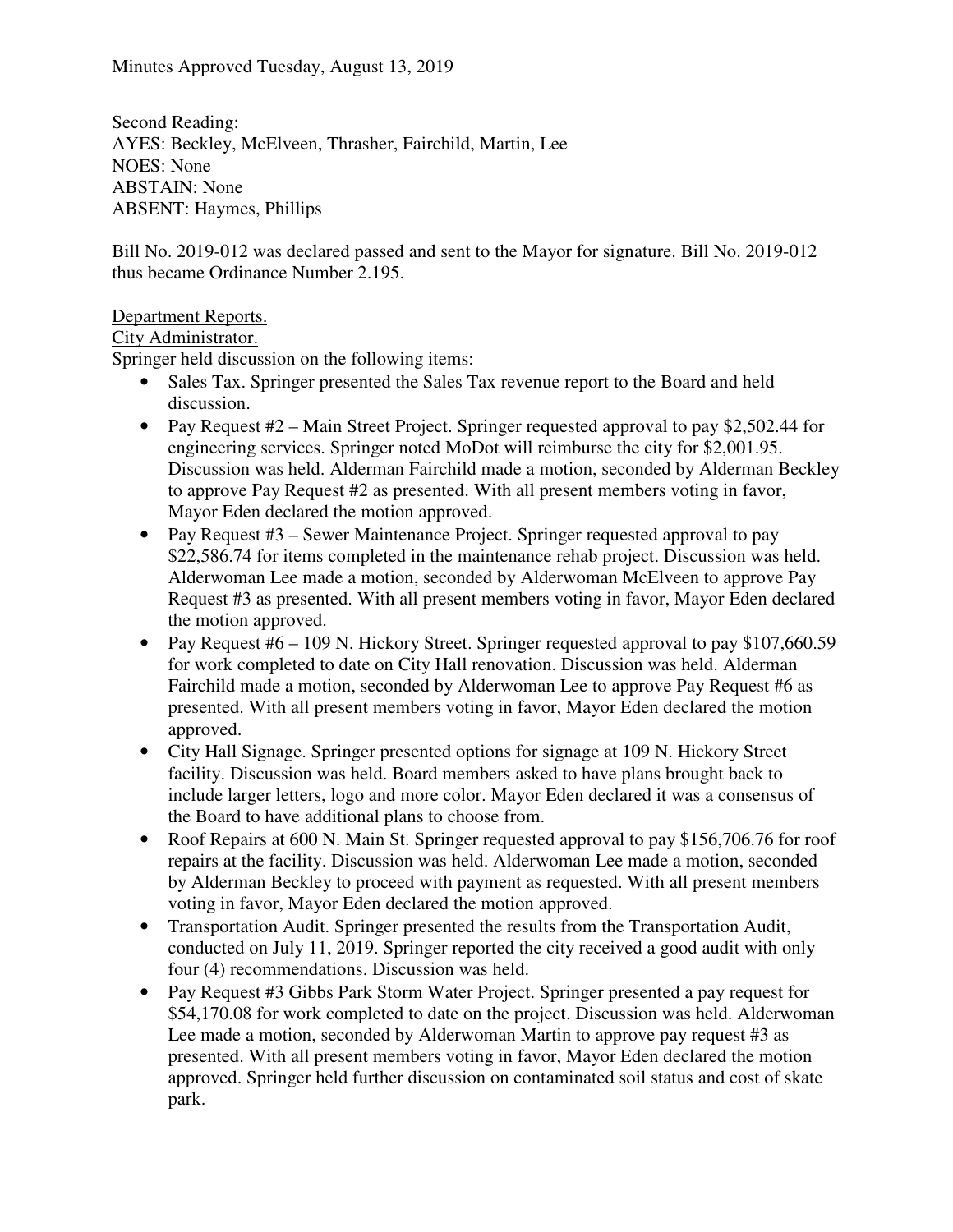- Mid-Continent Equity Holding LLC. Springer reported Mid Continent Equity Holding, LLC is again applying for credits thru the Missouri Housing Development Commission and is requesting letters of support for the development. Discussion was held.
- Silgan Closing. Springer reported he has received notification that the Silgan plant will officially close October 4, 2019. Springer noted the closure will affect approximately twenty (20) employees. Discussion was held.
- MML Conference. Springer reported the annual Missouri Municipal League conference is scheduled for September 8, 2019 through September 11, 2019 in St. Charles, Missouri and requested if anyone on the Board wished to attend.

## Treasurer.

Weldy held discussion on the following items:

- Bills Paid. Weldy presented the bills paid report and requested any discussion. None brought forth.
- Bills Over \$5,000. Weldy presented the Bills over \$5,000 and requested approval to pay. Alderwoman Lee made a motion, seconded by Alderwoman McElveen to approve payment as presented. With all present members voting in favor, Mayor Eden declared the motion approved.
- June 2019 Treasurer Report. Weldy presented the June 2019 Treasurer Report to the Board for approval. Alderwoman Lee made a motion, seconded by Alderman Fairchild to approve request as presented. With all present members voting in favor, Mayor Eden declared the motion approved.
- Six-month Financial. Weldy reported the six-month financial statement will be posted in the Lawrence County Record on July 24, 2019 as required by Code §110.100. Discussion was held.

Director of Public Works.

- Request to purchase transformer. Kelley requested permission to purchase a 100 KVA transformer for inventory replacement. Kelley noted the price for transformer is \$17,862.20. Discussion was held. Alderwoman Lee made a motion, seconded by Alderwoman Martin to proceed with payment for replacement transformer. With all present members voting in favor, Mayor Eden declared the motion approved.
- Additional Items of Discussion. Kelley reported maintenance and painting on water tower #7 will begin on July 24, 2019. Discussion was held.

# Code Enforcement.

Moore held discussion on the following items:

- 1004 S. Market St. Moore reported the owner has been notified of the need to clean up property but has not contacted the city. Discussion was held.
- ICC Webinar. Moore reported he participated in a webinar on July 10, 2019 which addressed dangerous buildings.

## Police.

Hubert held discussion on the following items:

• Employment. Hubert requested permission to hire Danial Dunklin as a police officer. Discussion was held. Alderman Fairchild made a motion, seconded by Alderman Beckley